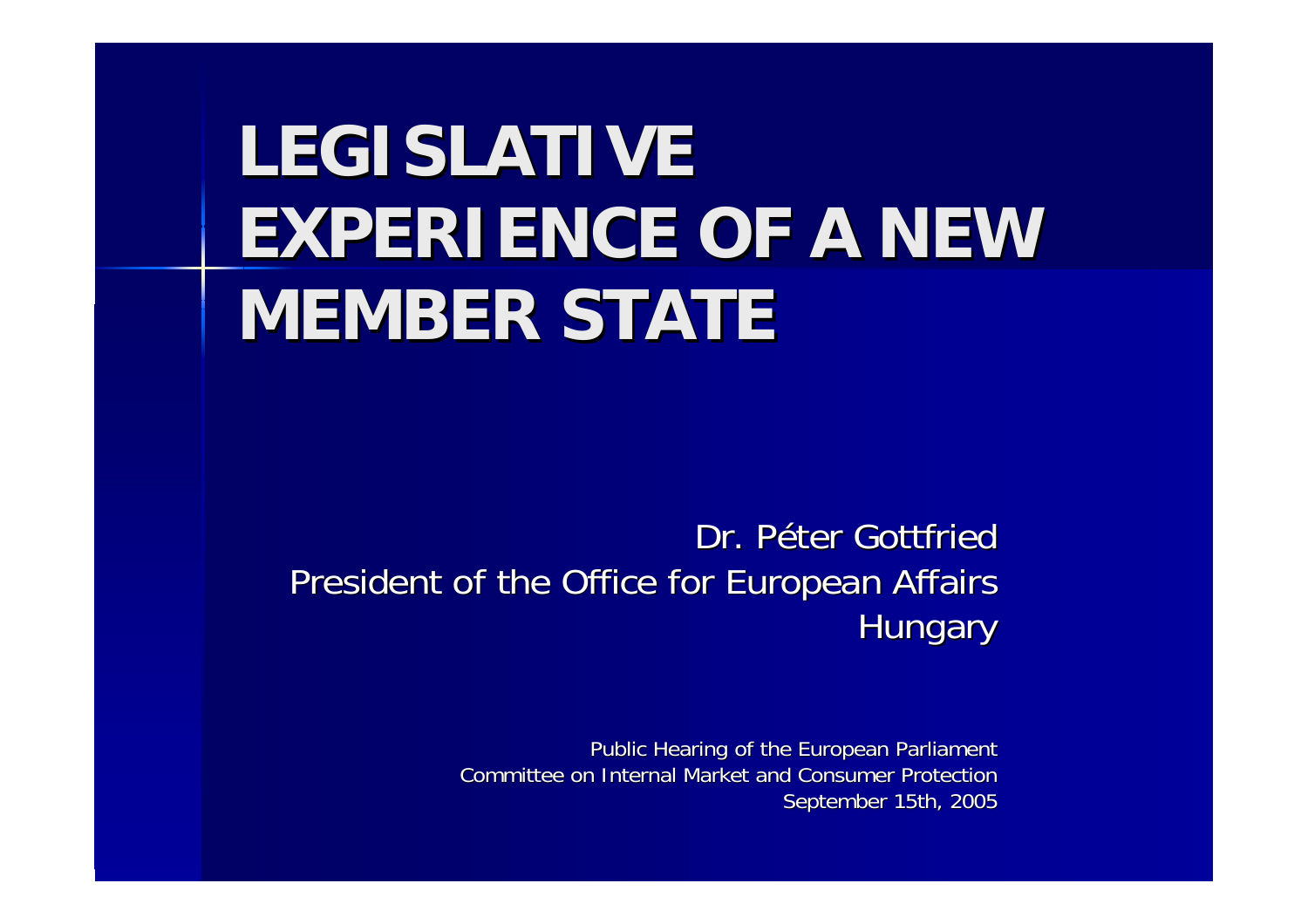### **Introduction Introduction**

**The proper functioning of the<br>Internal Market is the key of the EU<br>integration.** 

The quality regulatory environment<br>and the proper implementation of<br>the Internal Market rules are **essential essential for competitiveness, jobs for competitiveness, jobs and growth. and growth.**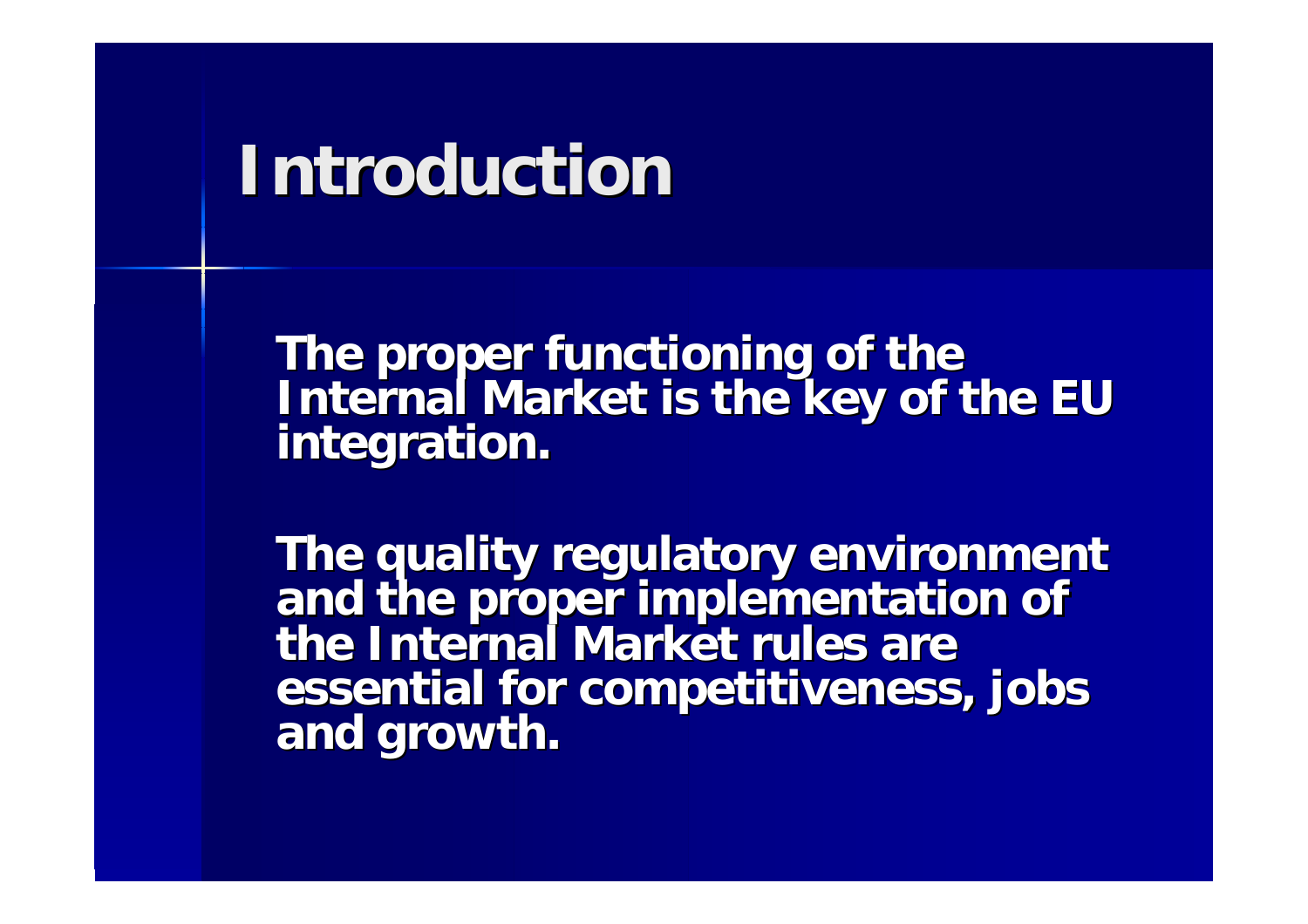## **Internal Market of EU-25**

#### **Concerns before Concerns before, facts after facts after enlargement enlargement.**

- The Internal Market of EU 25 functions.
- The accession of new Member States has not caused shocks –- smooth integration.
- New Member States are able to cope with the challenges.
- The EU decision-making functions.
- –New Member States are active in the decision-making, they have supported compromises.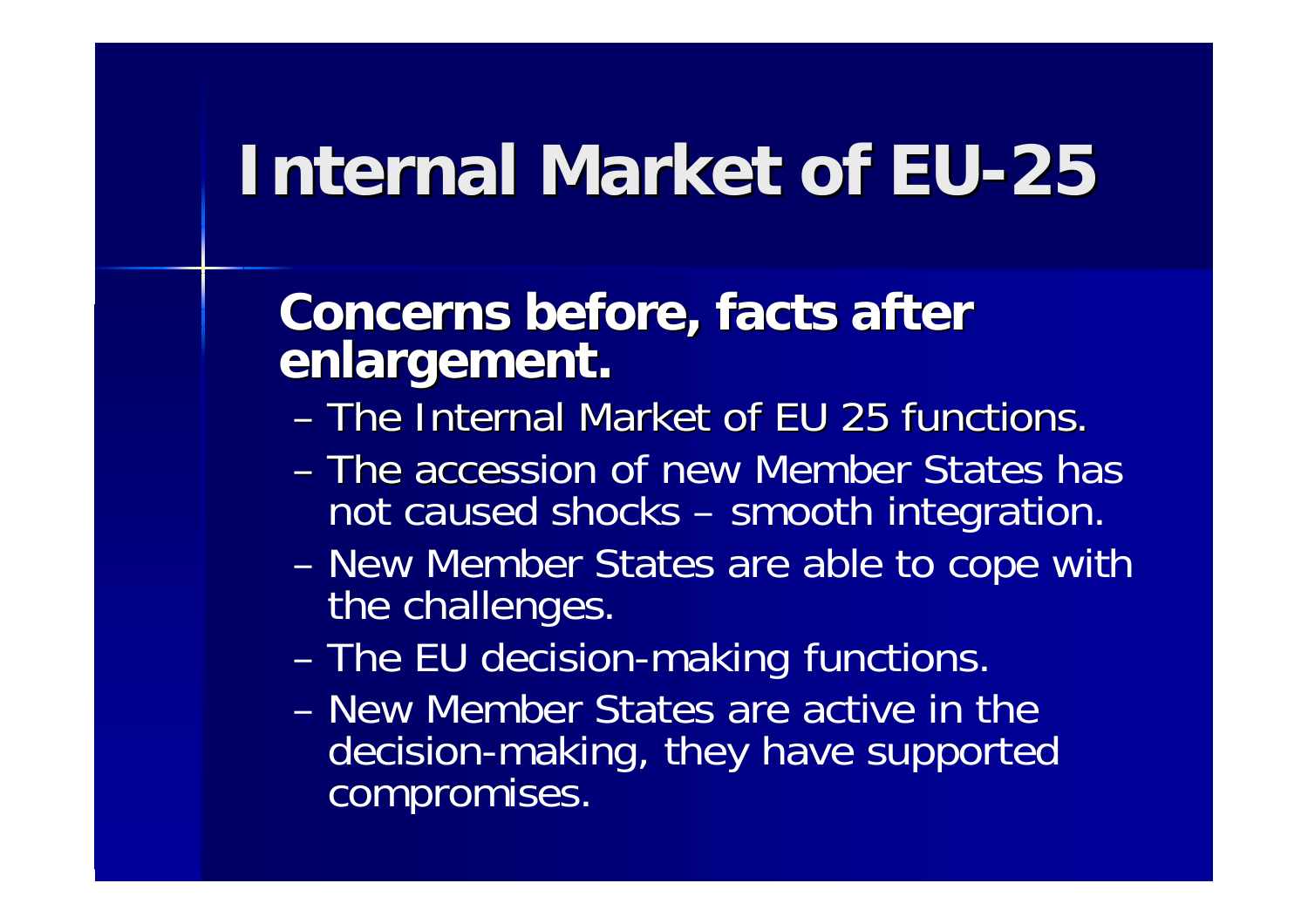# **Further development of the Internal Market the Internal Market**

= Planning and setting further steps for "what could be better done" for the EU as a whole at EU level, at national level.

- – challenges of the changing world, global competitiveness,
- –proactive legislation,
- citizen and business friend legislative environnent.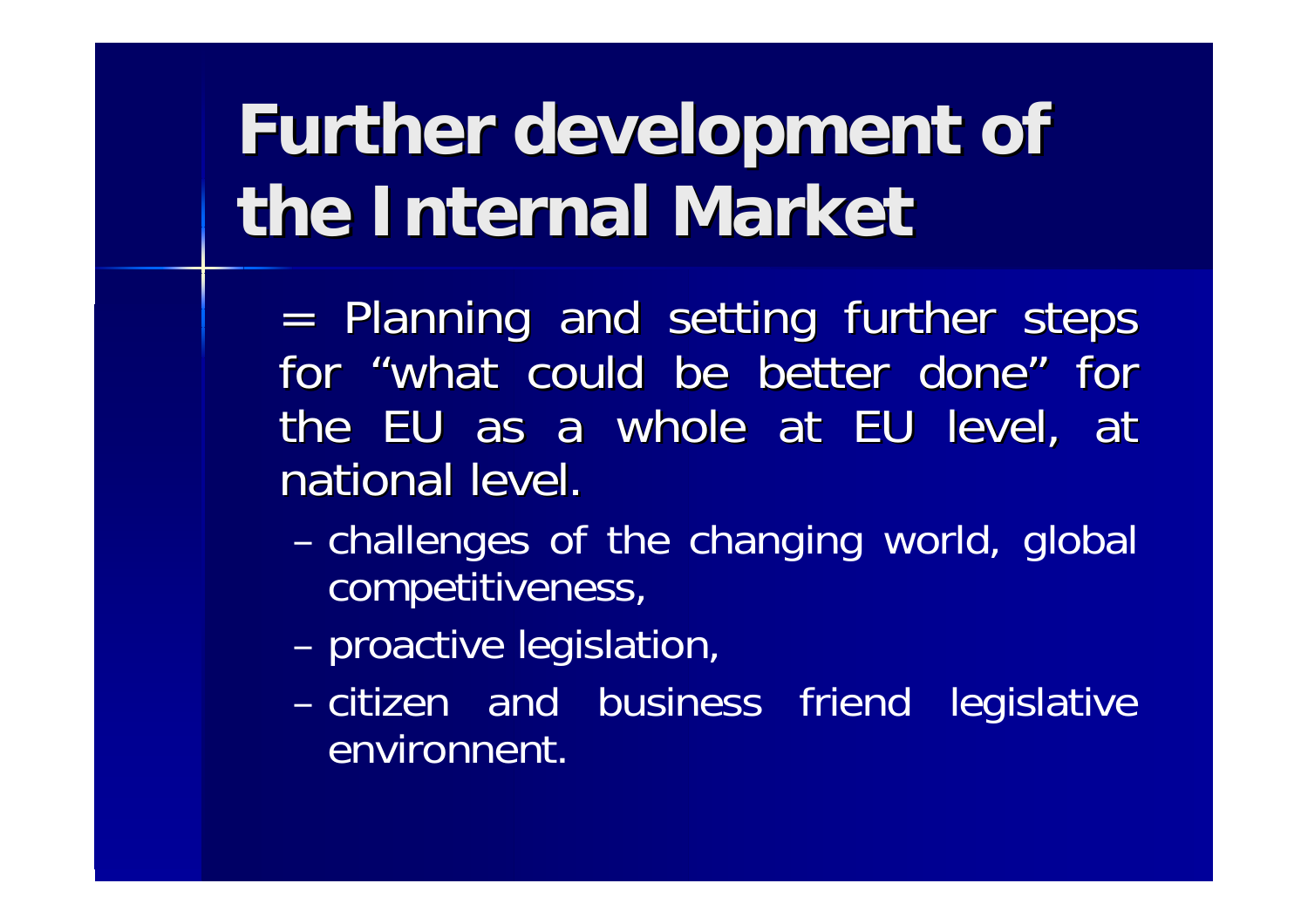**Member States have to set up mechanisms mechanisms to cope with to cope with legislative tasks legislative tasks**

### **Goals:**

- effective participation in the EU decisionmaking process = $=$  achieve the goals at EU level
- proper implementation of the EU legislation = $=$  achieve the goals at national level



steps and actions to learn and apply the "Brussels know-how"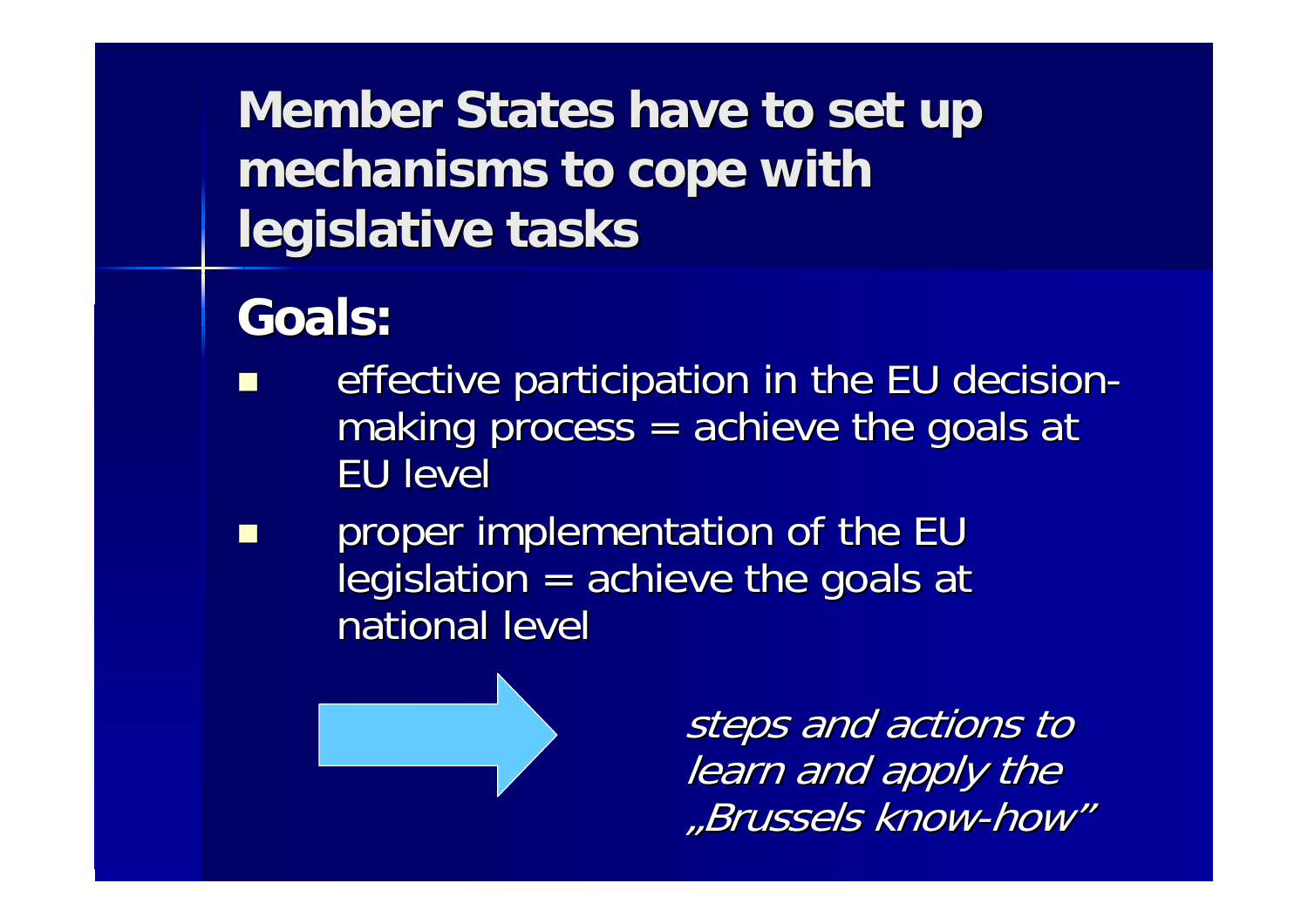#### **Participation in the EU decision Participation in the EU decision making Hungary's priorities Hungary's priorities**

- **h** horizontal coordination system within the coordination system within the  $\overline{\phantom{a}}$  Government – "speak one voice",
- **numies integration of the National Parliament to the National Parliament to the National Parliament to the EU** EU decision-making,
- **Extrablish dialogue with Members of the EP,**
- put a wide-ranging public consultation system of EU affairs into motion involving<br>social partners, representatives of citizens and businesses.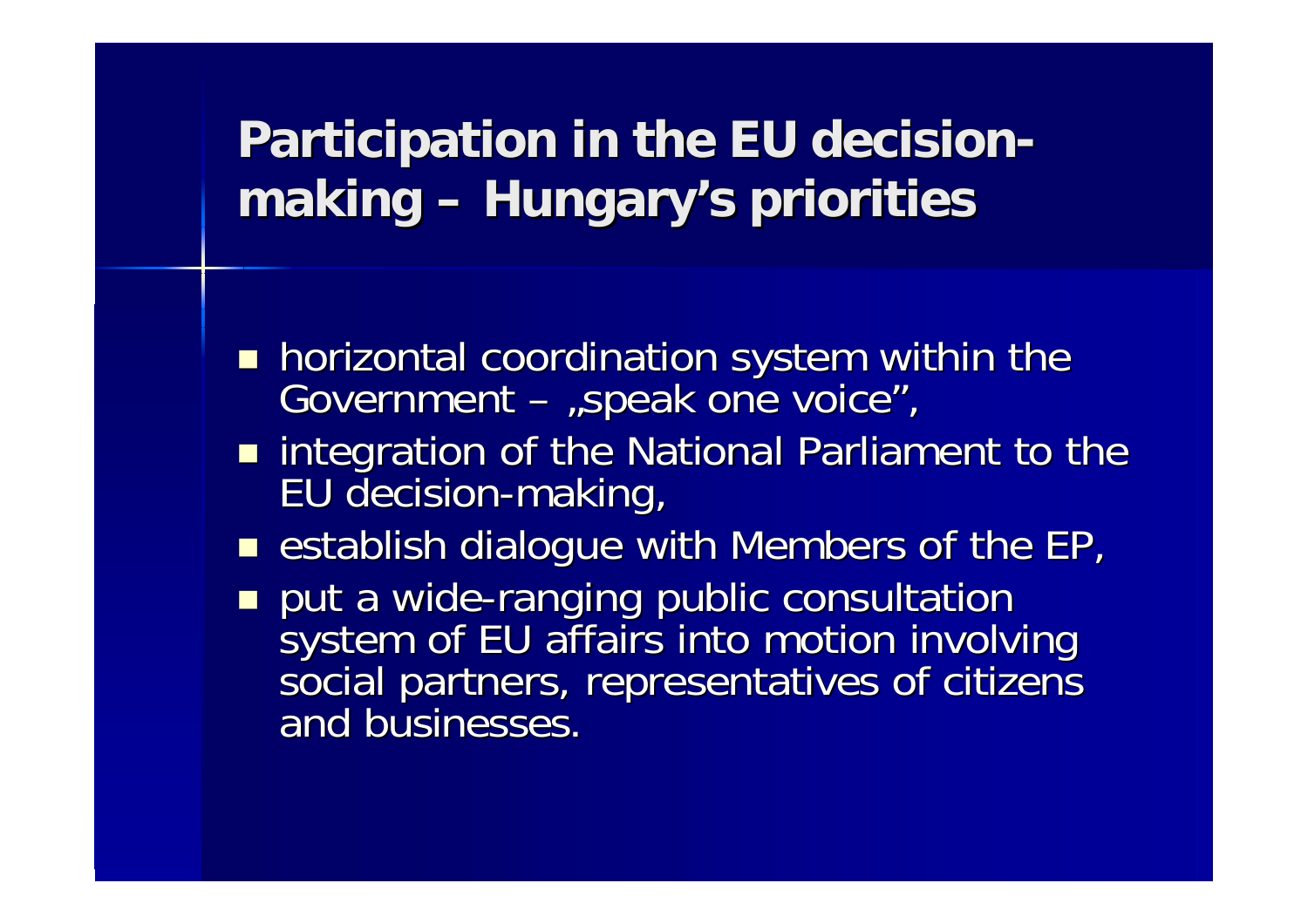### **For these priorities For these priorities Hungary Hungary has set up a comprehensive coordination comprehensive coordination system of system of EU affairs affairs**

- Coordination system for the adoption of the Government's positions on EU affairs:
	- –– Office for European Affairs underneath the Prime Minister's <br>Office,
	- Interministerial Committee for the Coordination of European Affairs and its expert groups,
	- –– European Affairs Cabinet of the Government,
	- Government.
- Act on Government's positions to be represented in the EU<br>legislative process,
- $\blacksquare$ Regular consultations with the Members of the EP,
- $\blacksquare$ Debates, consultations with social partners, citizen and business organisations on EU proposals.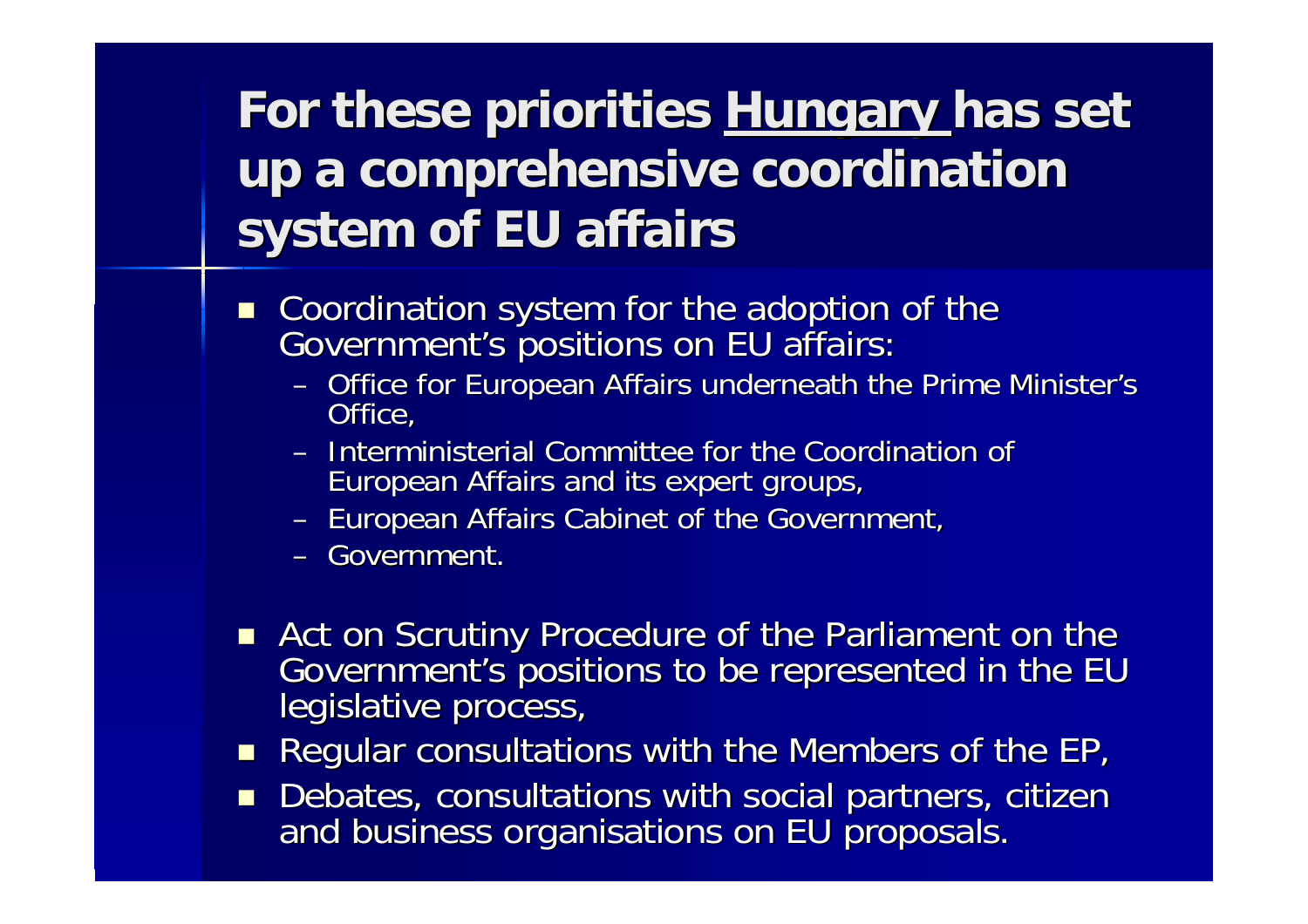#### **Proper implementation Proper implementation of Community legislation Community legislation =** $=$  key of **the Internal Market the Internal Market**

**Hungary is Hungary is strongly committed to the strongly committed to the implementation and transposition of implementation and transposition of EU legislation legislation.**



**special procedure special procedure has been set up been set up** /already before accession/

- Coordination = by the Ministry of Justice and the  $\Box$  Office for European Affairs. Office for European Affairs.
- $\Box$ Transposition proposals  $=$  by the line Ministries.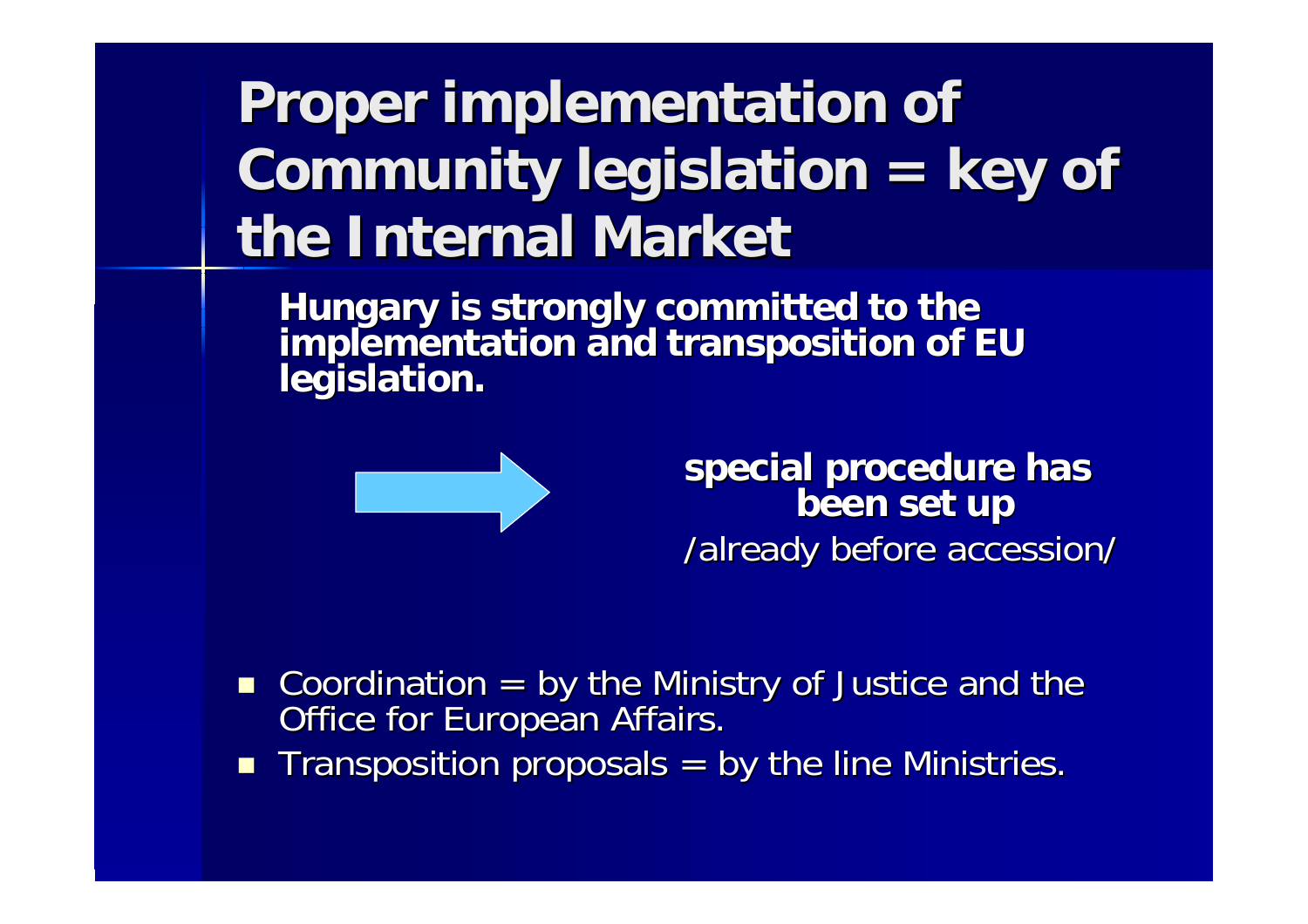#### **Instruments for transposition Instruments for transposition -Hungary Hungary**

- **The transposition plans,**
- **The transposition tables,**
- $\blacksquare$  transposition clause in legal norms,
- **E** early warning system of transposition delays
- **n** priority in the Government legislative program = National Parliament legislative program,
- **The Interative metallisher is in the infringement issues on the** agenda of the Interministerial Committee for European Affairs.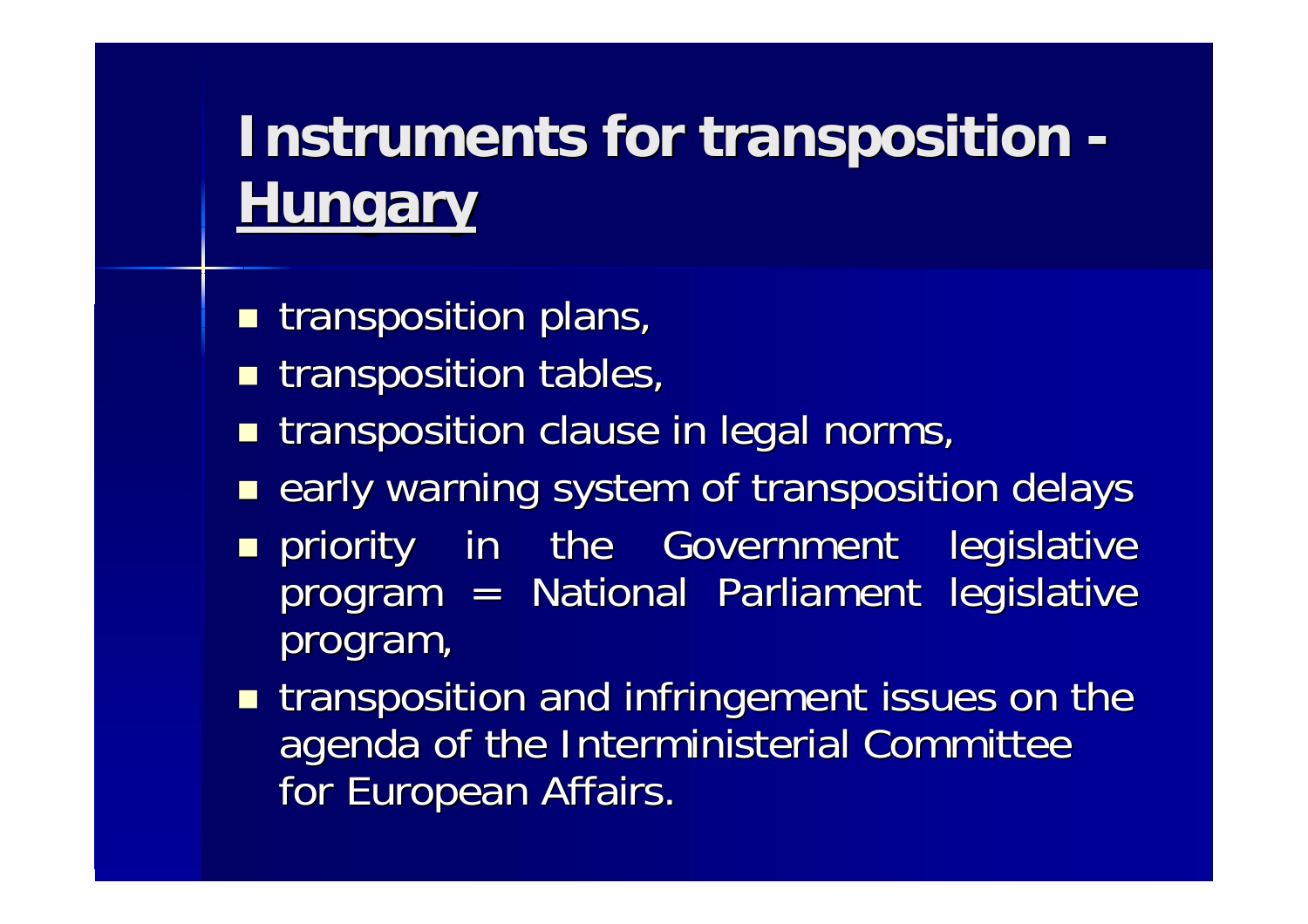### **The transposition results of the transposition results of the the new Member States**

New Member States perform better in<br>transposing Internal Market directives on<br>time than the EU-15 Member States, despite having had to absorb the whole acquis in a short time frame.\*

Hungary is at the second place with its second place with its transposition deficit of 0,7%.\*

Commission's 14th Internal Market Scoreboard

\*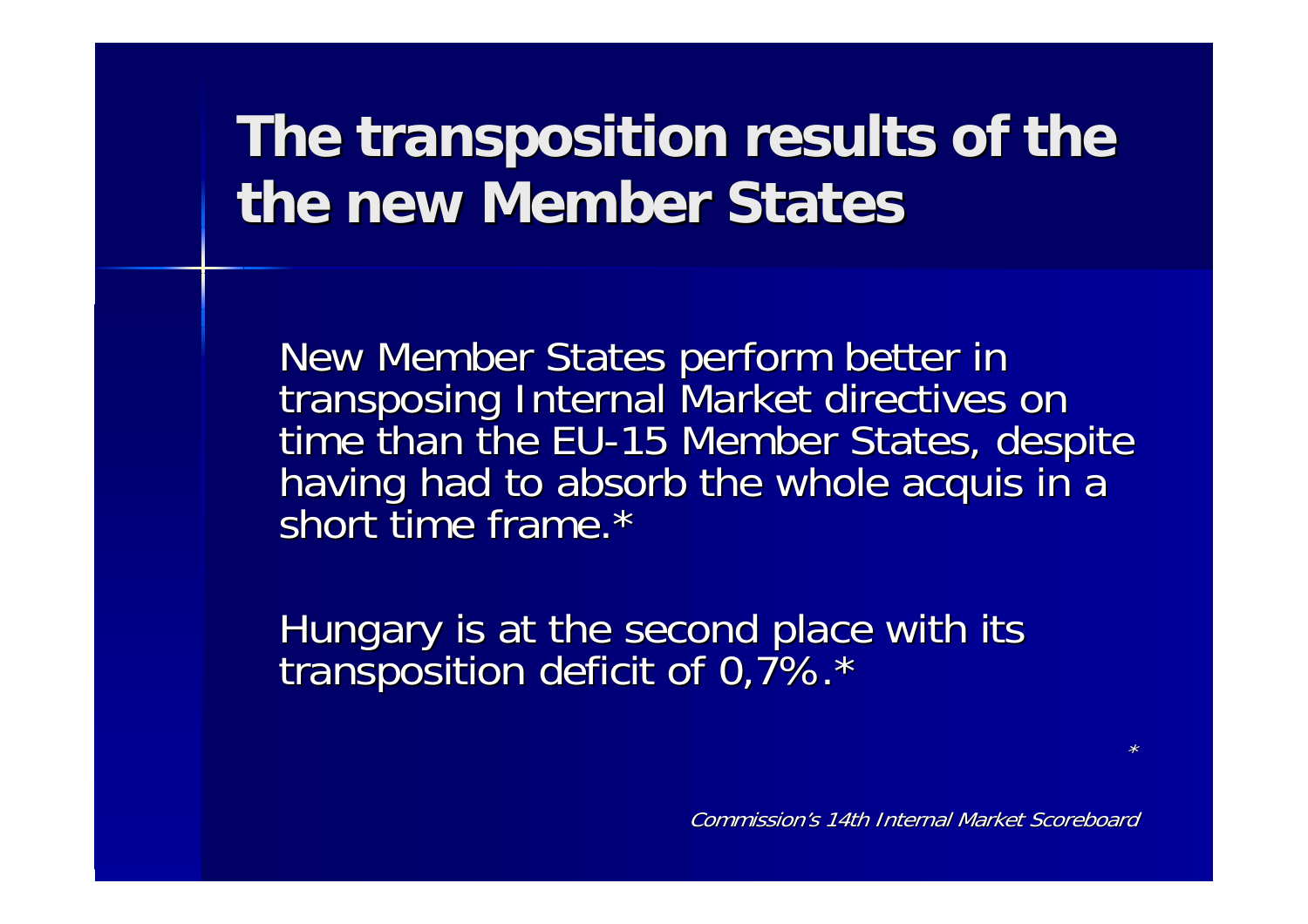## **Quality of regulatory Quality of regulatory**  framework is a key for **competitiveness competitiveness**

- Quality of regulatory framwork is not only a legislative technique but key for legislative technique but key for competitiveness, jobs, growth
	- and the control of the  $-$  for the  $\,$  EU in the global economy,
	- for the Member States in the Internal Market.
- **The benefits of better regulation are crucial** 
	- and the control of the – on EU level,
	- and the state of the – on national level,
	- and the control of the  $-$  during the legislative process,
	- and the control of the – during implementation.
- **E** Coordination between these levels is in our common interest.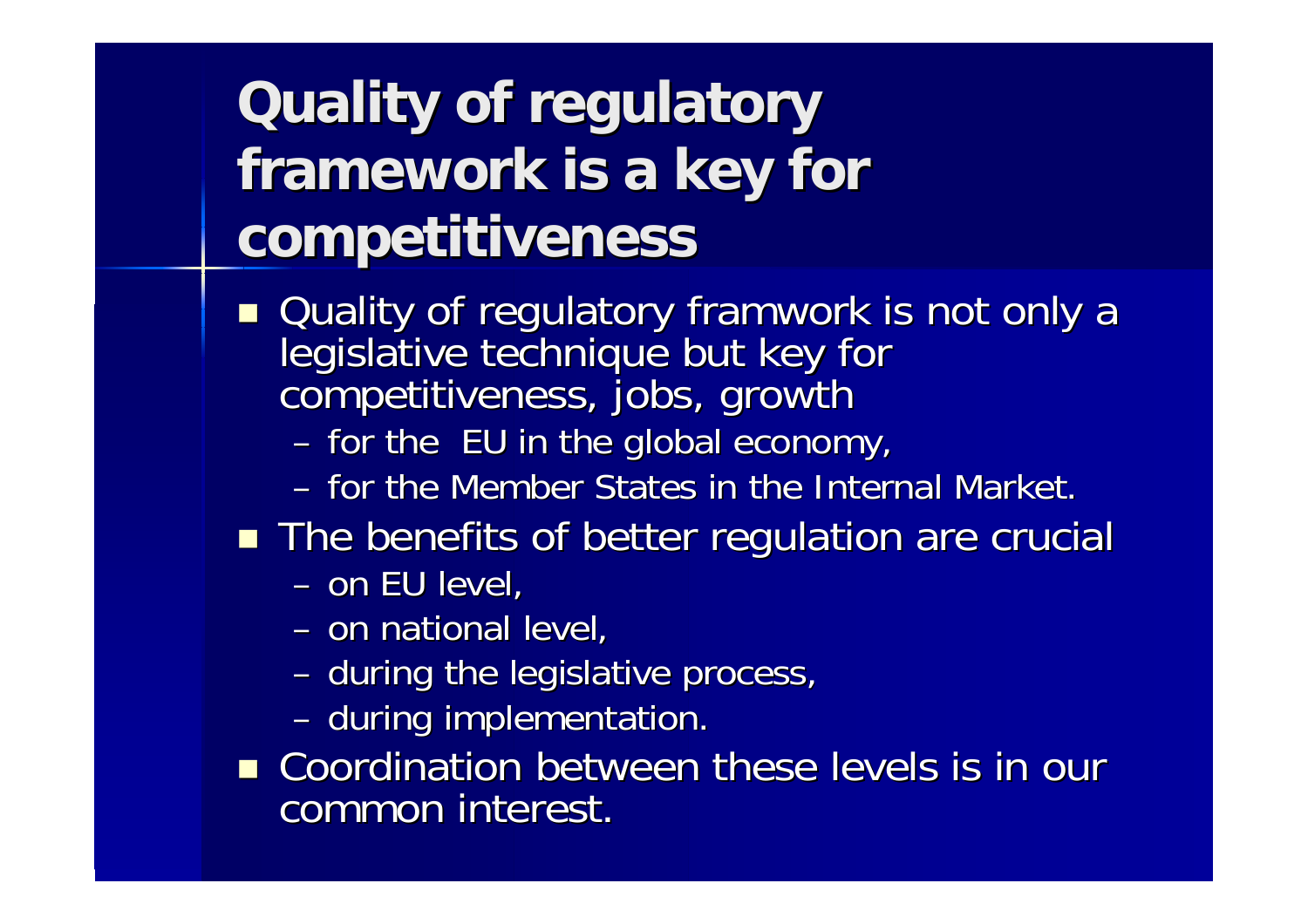### **Better regulation Better regulation is on the top is on the top of the EU agenda of the EU agenda**

#### **Priority Priority**

- $\blacksquare$  for EU institutions
- **For Presidency**
- **for Member States**

#### **Lisbon Strategy Lisbon Strategy Lisbon National Action Plan Better Regulation National Program**

#### **Instruments Instruments**

- $\Box$ Simplification of legislation
- $\blacksquare$ Deregulation, consolidation
- П Impact assessments
- $\blacksquare$ **Ex-post evaluation**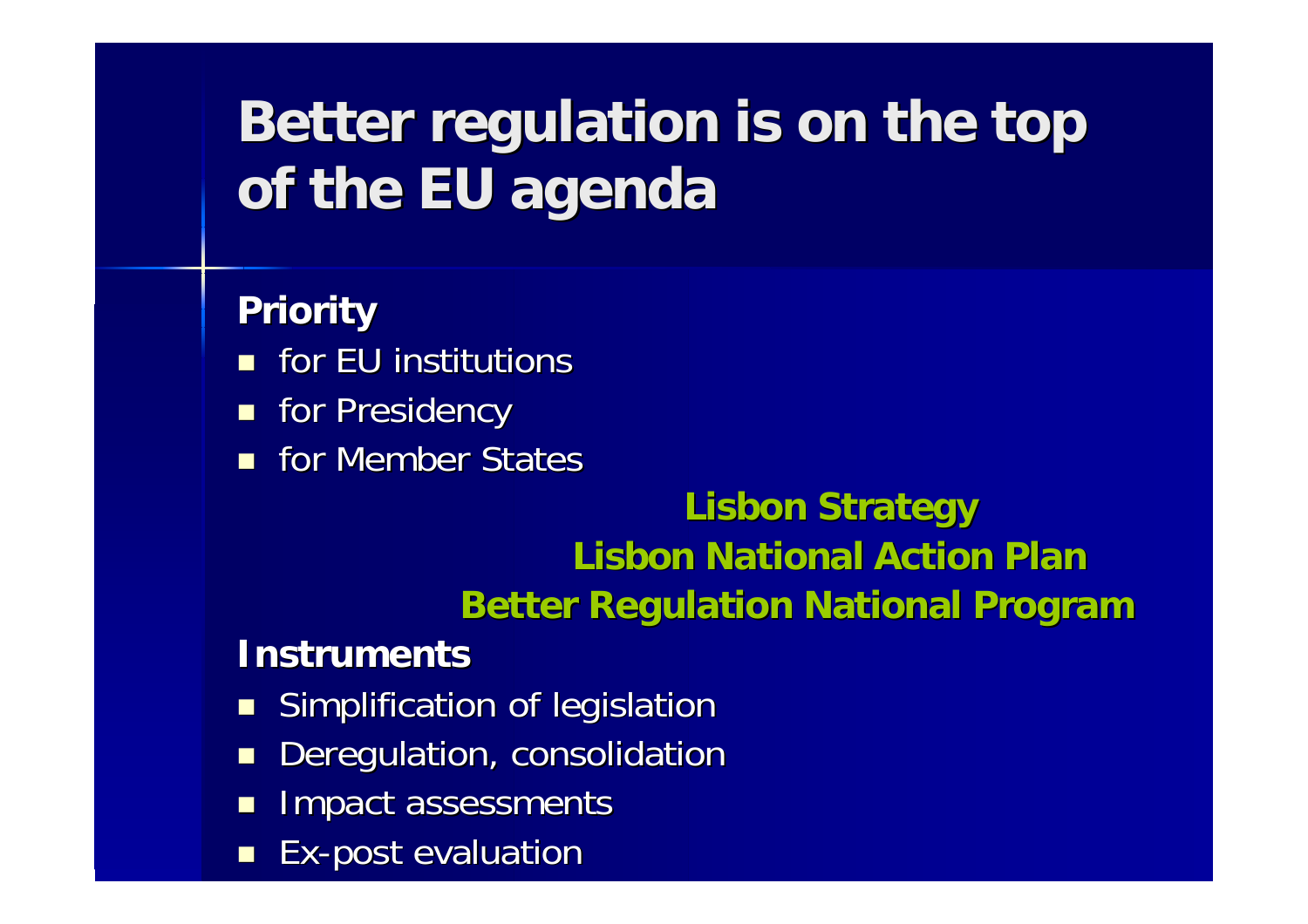### **Current issues on the EU agenda**

**Examps To strengthen the Internal Market** and the control of the – Community method should be reinforced, and the control of the – Community policies should be implemented.

#### $\blacksquare$  Existing barriers should be abolished Existing barriers should be abolished – Free movement of workers – Services Directive